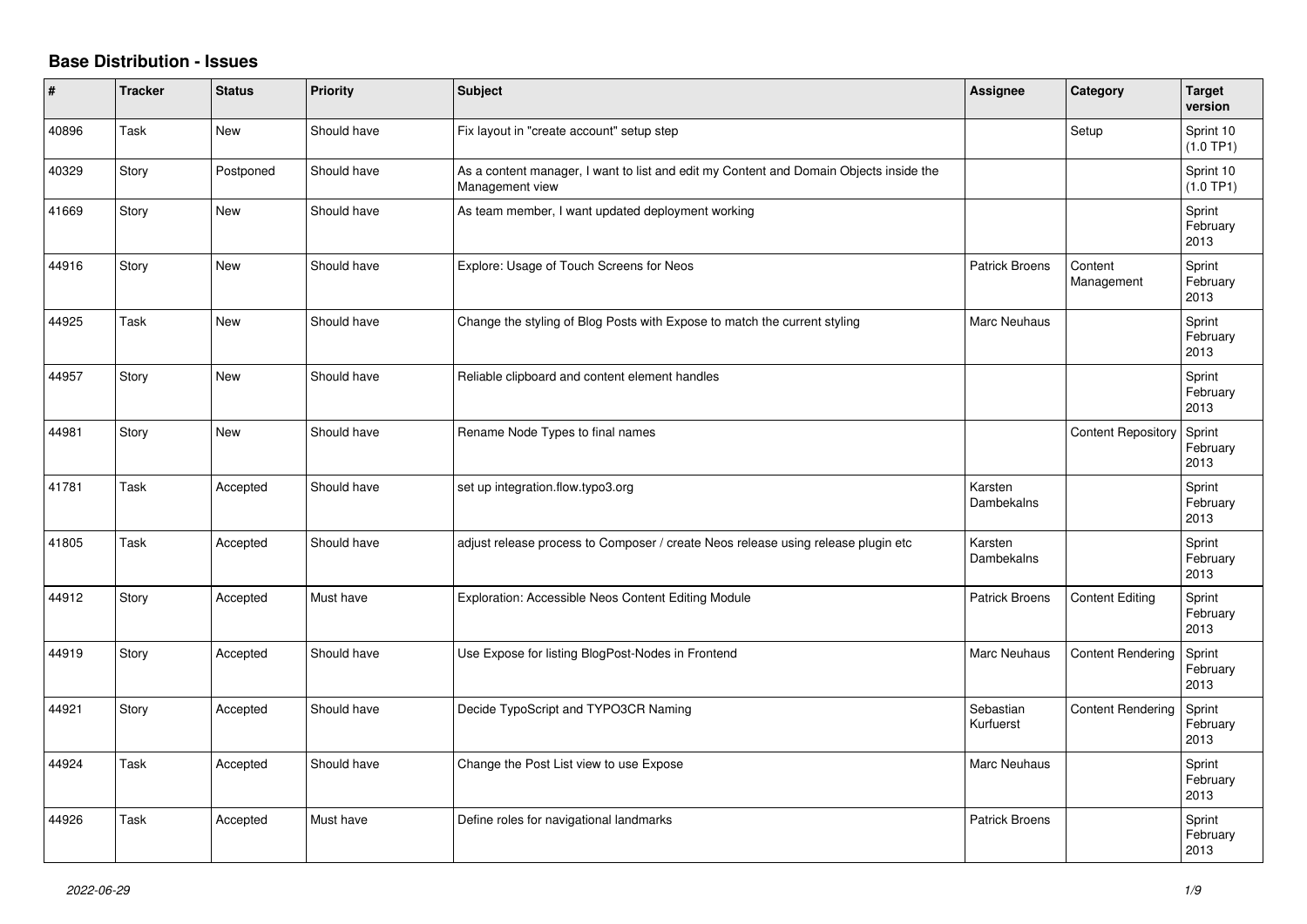| ∦     | <b>Tracker</b>      | <b>Status</b>     | <b>Priority</b> | <b>Subject</b>                                                                                            | <b>Assignee</b>        | Category                 | <b>Target</b><br>version   |
|-------|---------------------|-------------------|-----------------|-----------------------------------------------------------------------------------------------------------|------------------------|--------------------------|----------------------------|
| 44927 | Task                | Accepted          | Must have       | Define roles for document structure                                                                       | <b>Patrick Broens</b>  |                          | Sprint<br>February<br>2013 |
| 44929 | Task                | Accepted          | Must have       | Define roles for widgets                                                                                  | <b>Patrick Broens</b>  |                          | Sprint<br>February<br>2013 |
| 44930 | Task                | Accepted          | Must have       | Check if parts marked as widget need HTML markup changes                                                  | <b>Patrick Broens</b>  |                          | Sprint<br>February<br>2013 |
| 44932 | Story               | Needs<br>Feedback | Should have     | Update TYPO3CR Node Type Names according to concept                                                       |                        |                          | Sprint<br>February<br>2013 |
| 10506 | Story               | New               | Must have       | Minimalistic Media Browser (Files, Images, Documents)                                                     | Christian Müller       | <b>Content Editing</b>   | $1.0$ beta $1$             |
| 13532 | Story               | New               | Must have       | Implement File Download Content Type                                                                      | Christian Müller       | <b>Content Editing</b>   | 1.0 beta 1                 |
| 40336 | Story               | <b>New</b>        | Could have      | As a Site Integrator I want to see a list of rendering issues                                             |                        | <b>Content Rendering</b> | 1.0 beta 1                 |
| 44969 | Story               | New               | Should have     | Document Two-Tree Localization Approach                                                                   |                        | Documentation            | $1.0$ beta $1$             |
| 44970 | Story               | <b>New</b>        | Must have       | Define Neos 1.0 API                                                                                       | Robert Lemke           | Documentation            | 1.0 beta 1                 |
| 44977 | Story               | New               | Must have       | TYPO3 Flow (Backend) speed optimization                                                                   |                        |                          | $1.0$ beta $1$             |
| 45021 | Work Package        | <b>New</b>        | Should have     | [WIP] [ASSIGNEE MISSING] Cross Browser Compatibility                                                      |                        | <b>Content Editing</b>   | $1.0$ beta $1$             |
| 45037 | Task                | <b>New</b>        | Should have     | [DEMOSITE] Link to be from frontpage                                                                      |                        | General / Project        | 1.0 beta 1                 |
| 45099 | Story               | New               | Should have     | As a user I want the Ui to handle an expired session correctly                                            |                        |                          | $1.0$ beta $1$             |
| 45217 | Work Package        | <b>New</b>        | Should have     | [WIP][Assignee missing] External & internal link support                                                  |                        |                          | $1.0$ beta $1$             |
| 45310 | Story               | New               | Should have     | Implement enhanced @position syntax known from TypoScript also in the property panel<br>inspector editors |                        | <b>Content Editing</b>   | 1.0 beta 1                 |
| 48238 | Task                | <b>New</b>        | Could have      | Alert user when logging out with unpublished nodes                                                        |                        |                          | 1.0 beta 1                 |
| 48271 | Task                | New               | Should have     | General security                                                                                          |                        |                          | $1.0$ beta $1$             |
| 48275 | <b>Work Package</b> | New               | Should have     | TypoScript consistency                                                                                    | Sebastian<br>Kurfuerst | General / Project        | $1.0$ beta $1$             |
| 48278 | Task                | New               | Must have       | Add "Find" FlowQuery operation                                                                            |                        | General / Project        | $1.0$ beta $1$             |
| 48329 | Task                | New               | Should have     | Remove leftover window.T3                                                                                 |                        |                          | $1.0$ beta $1$             |
| 48333 | Task                | New               | Should have     | Clean up Content/Application and Content/ContentModule                                                    |                        |                          | $1.0$ beta $1$             |
| 48352 | Task                | New               | Should have     | Aloha loading does not always work reliably                                                               |                        |                          | 1.0 beta 1                 |
| 48367 | Work Package        | New               | Should have     | [WIP] End-To-End Testing of Neos with Behat                                                               |                        |                          | 1.0 beta 1                 |
| 49014 | Task                | New               | Should have     | Detect prototype copying leading to a loop                                                                |                        |                          | 1.0 beta 1                 |
| 49951 | Task                | New               | Should have     | Node structure / layout                                                                                   |                        |                          | 1.0 beta 1                 |
| 49952 | Task                | New               | Should have     | Folder node types                                                                                         |                        |                          | 1.0 beta 1                 |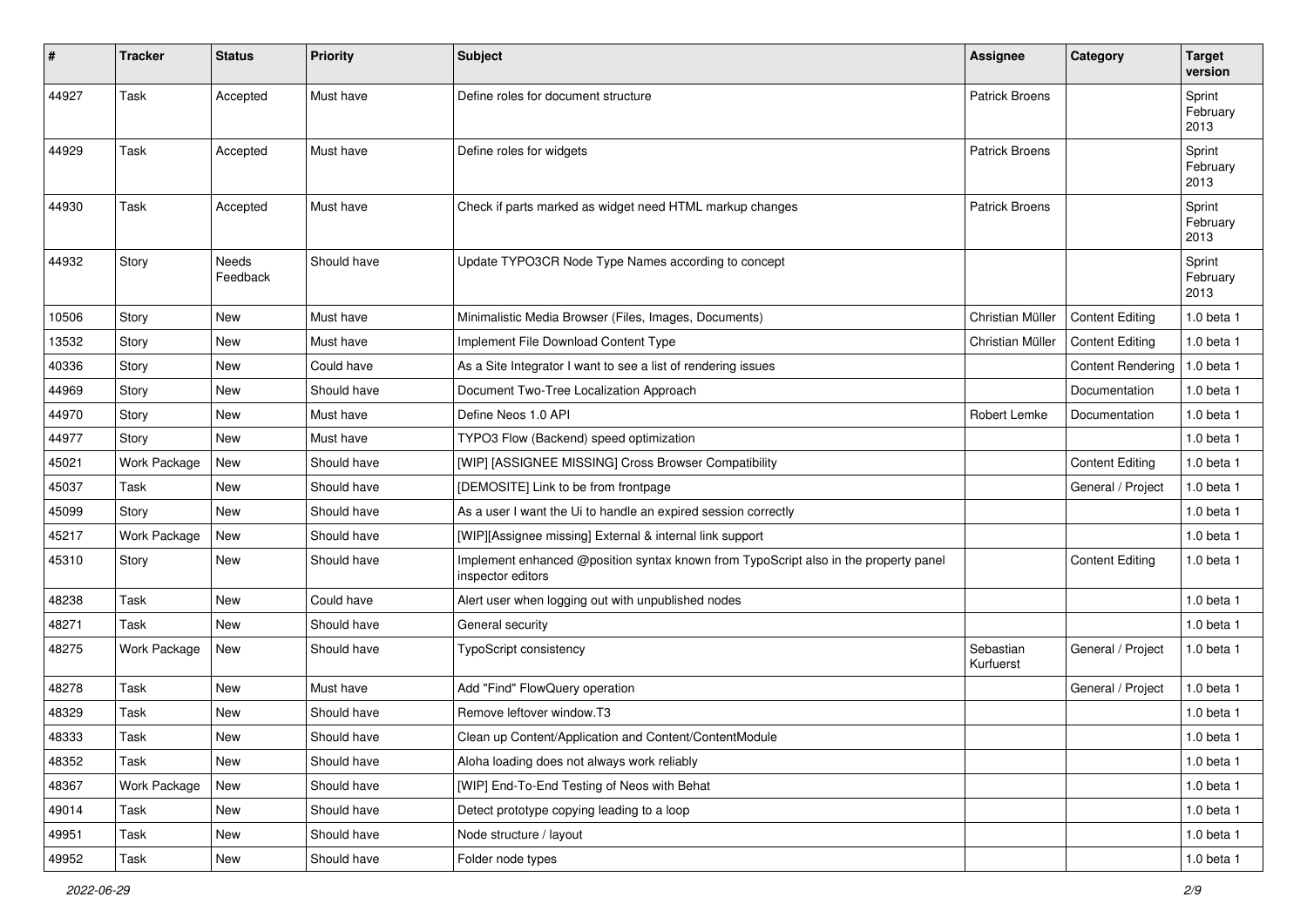| #     | <b>Tracker</b>      | <b>Status</b> | <b>Priority</b> | Subject                                                                         | Assignee                     | Category                        | <b>Target</b><br>version |
|-------|---------------------|---------------|-----------------|---------------------------------------------------------------------------------|------------------------------|---------------------------------|--------------------------|
| 49954 | Task                | New           | Must have       | If a user is logged out redirect to login screen after failed AJAX request      |                              |                                 | 1.0 beta 1               |
| 49957 | Task                | <b>New</b>    | Should have     | Selecting a parent element doesn't change the content breadcrumb                |                              |                                 | 1.0 beta 1               |
| 49958 | Task                | <b>New</b>    | Should have     | Clicking the page reloads the inspector even if the page is already selected    |                              |                                 | 1.0 beta 1               |
| 50385 | Task                | <b>New</b>    | Must have       | Folder node types                                                               |                              |                                 | 1.0 beta 1               |
| 41100 | Task                | Accepted      | Could have      | Create one-page reference about all available TypoScript objects (nice to have) | Christian Müller             |                                 | 1.0 beta 1               |
| 41586 | Story               | Accepted      | Could have      | write Neos Integrator Guide                                                     | Sebastian<br>Kurfuerst       | Documentation                   | 1.0 beta 1               |
| 44971 | Work Package        | Accepted      | Should have     | <b>TYPO3 Neos API Definition</b>                                                | Sebastian<br>Kurfuerst       | Documentation                   | 1.0 beta 1               |
| 44975 | Story               | Accepted      | Must have       | Implement module listing for Launch Bar, and fix search                         | Christopher<br>Hlubek        | <b>Content Editing</b>          | 1.0 beta 1               |
| 45003 | Work Package        | Accepted      | Should have     | Media Browser                                                                   | Christian Müller             | <b>Content Editing</b>          | 1.0 beta 1               |
| 45004 | Work Package        | Accepted      | Must have       | Write TYPO3 Neos Integrator Guide                                               | Karsten<br>Dambekalns        | Documentation                   | 1.0 beta 1               |
| 45023 | Work Package        | Accepted      | Should have     | Make complex, interactive custom content types possible                         |                              | <b>Content Editing</b>          | 1.0 beta 1               |
| 45408 | Work Package        | Accepted      | Should have     | Frontend / Page Cache                                                           | Robert Lemke                 | General / Project               | 1.0 beta 1               |
| 45758 | Story               | Accepted      | Should have     | Provide a way to control escaping of content through TypoScript                 | Sebastian<br>Kurfuerst       | <b>Content Rendering</b>        | 1.0 beta 1               |
| 47023 | Work Package        | Accepted      | Could have      | Global user interface                                                           | Aske Ertmann                 | <b>Global User</b><br>Interface | 1.0 beta 1               |
| 48078 | Task                | Accepted      | Should have     | Fullscreen mode toggle                                                          | Sebastian<br>Kurfuerst       |                                 | 1.0 beta 1               |
| 48080 | Task                | Accepted      | Should have     | Breadcrumb                                                                      |                              |                                 | 1.0 beta 1               |
| 48291 | Task                | Accepted      | Should have     | Redirect management for moved pages                                             | <b>Tim Kandel</b>            | <b>Content Rendering</b>        | 1.0 beta 1               |
| 48328 | Task                | Accepted      | Should have     | Rename JavaScript to new structure                                              | Aske Ertmann                 |                                 | 1.0 beta 1               |
| 49385 | Work Package        | Accepted      | Must have       | Release Flow 2.0 stable                                                         | Robert Lemke                 |                                 | 1.0 beta 1               |
| 49943 | <b>Work Package</b> | Accepted      | Should have     | Security                                                                        | Andreas<br>Förthner          |                                 | 1.0 beta 1               |
| 50191 | Story               | Accepted      | Should have     | As an integrator I want an extensible way of including JavaScript and CSS       | Christopher<br><b>Hlubek</b> |                                 | 1.0 beta 1               |
| 51927 | Task                | Accepted      | Must have       | Node type structure                                                             |                              | Content Repository   1.0 beta 1 |                          |
| 52020 | Task                | Accepted      | Should have     | clean up Node Structure between TYPO3 Neos and TYPO3.Neos.NodeTypes             | Sebastian<br>Kurfuerst       | Content Repository   1.0 beta 1 |                          |
| 8792  | Epic                | New           | Could have      | EPIC: Speed and Contentcaching                                                  |                              |                                 |                          |
| 10508 | Epic                | New           | Must have       | EPIC: Roles / Security for BE and FE / Usermanagement                           |                              |                                 |                          |
| 10509 | Epic                | New           | Should have     | EPIC: Workspaces and Publishing Workflows                                       |                              |                                 |                          |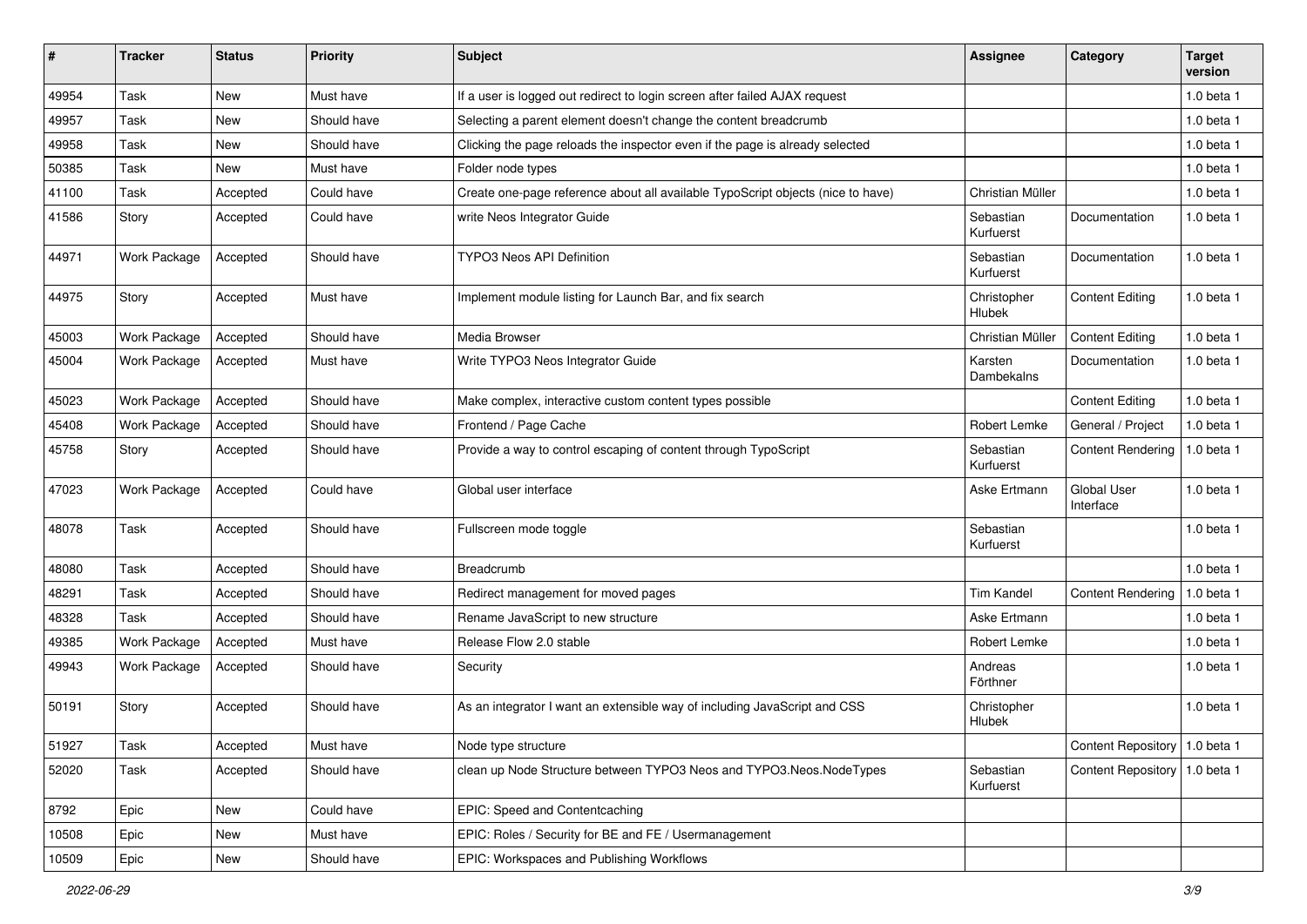| ∦     | <b>Tracker</b> | <b>Status</b> | <b>Priority</b>      | Subject                                                                                                             | <b>Assignee</b> | Category | <b>Target</b><br>version |
|-------|----------------|---------------|----------------------|---------------------------------------------------------------------------------------------------------------------|-----------------|----------|--------------------------|
| 10513 | Epic           | <b>New</b>    | Won't have this time | EPIC: System-Monitoring / Maintenance                                                                               |                 |          |                          |
| 12443 | Epic           | New           | Should have          | EPIC: performant Contenttargeting (personalisation)                                                                 |                 |          |                          |
| 40294 | Epic           | New           | Should have          | EPIC: Inline Editing Support (Links, Content Types, Plugin)                                                         |                 |          |                          |
| 40297 | Epic           | <b>New</b>    | Must have            | EPIC: Basic Page Tree Operations                                                                                    |                 |          |                          |
| 40298 | Epic           | New           | Should have          | EPIC: Design / Icons                                                                                                |                 |          |                          |
| 40299 | Epic           | <b>New</b>    | Must have            | EPIC: Content Security (Workspaces)                                                                                 |                 |          |                          |
| 40300 | Epic           | New           | Should have          | EPIC: Consistent UI Design (Bootstrap)                                                                              |                 |          |                          |
| 40301 | Epic           | New           | Should have          | EPIC: System Log Viewer / Audit                                                                                     |                 |          |                          |
| 40302 | Epic           | New           | Should have          | <b>EPIC: Account Profile</b>                                                                                        |                 |          |                          |
| 40306 | Epic           | New           | Should have          | EPIC: Content import from TYPO3                                                                                     |                 |          |                          |
| 40307 | Epic           | <b>New</b>    | Should have          | EPIC: Custom View for Data Types                                                                                    |                 |          |                          |
| 40308 | Epic           | New           | Should have          | EPIC: In-table editing for items in the Management View                                                             |                 |          |                          |
| 40309 | Story          | New           | Should have          | As a system administrator I want to see a meaningful error message if the database has<br>not been set up correctly |                 |          |                          |
| 40311 | Story          | New           | Should have          | As a user I want the UI to respect the lights-off principle                                                         |                 |          |                          |
| 40320 | Epic           | New           | Should have          | EPIC: User Interface style and implementation guide                                                                 |                 |          |                          |
| 40322 | Story          | New           | Should have          | As a site integrator I can disable and enable imported sites                                                        |                 |          |                          |
| 40323 | Story          | New           | Should have          | As an site integrator I can remove an inactive imported site                                                        |                 |          |                          |
| 40324 | Story          | <b>New</b>    | Should have          | As a site integrator I can change the title, description & version of an imported site                              |                 |          |                          |
| 40326 | Story          | New           | Should have          | As an administrator I can create a new site package using an existing site as template                              |                 |          |                          |
| 40328 | Story          | New           | Should have          | As an administrator I can export selected parts of an existing site to a new site package                           |                 |          |                          |
| 40331 | Story          | <b>New</b>    | Should have          | As a Content Manager, I want to create multiple pages at once                                                       |                 |          |                          |
| 40332 | Epic           | New           | Should have          | EPIC: Management view content editing                                                                               |                 |          |                          |
| 40334 | Epic           | New           | Should have          | <b>EPIC: Module Overview Pages</b>                                                                                  |                 |          |                          |
| 40335 | Story          | New           | Should have          | As an Administrator, I want to run FLOW3 CLI commands in the Launch Bar                                             |                 |          |                          |
| 40469 | Story          | <b>New</b>    | Could have           | (low prio) As a user I want to get redirected to setup tool if install is incomplete                                |                 | Setup    |                          |
| 40473 | Epic           | New           | Should have          | Bootstrap based login screen                                                                                        |                 |          |                          |
| 40618 | Story          | New           | Should have          | [DISCUSS] As a user, I want to return to the last-used submodule when changing between<br>main modules              |                 |          |                          |
| 40725 | Task           | New           | Could have           | display a message in login form if no account exists with a linl to the setup.                                      |                 |          |                          |
| 40764 | Task           | New           | Could have           | Check if we can remove the inject method in the<br>\TYPO3\TYPO3\ViewHelpers\ContentElement\* ViewHelpers            |                 |          |                          |
| 41085 | Story          | New           | Should have          | As an integrator, I want to use the HTML5 "header" element for indicating titles in text                            |                 |          |                          |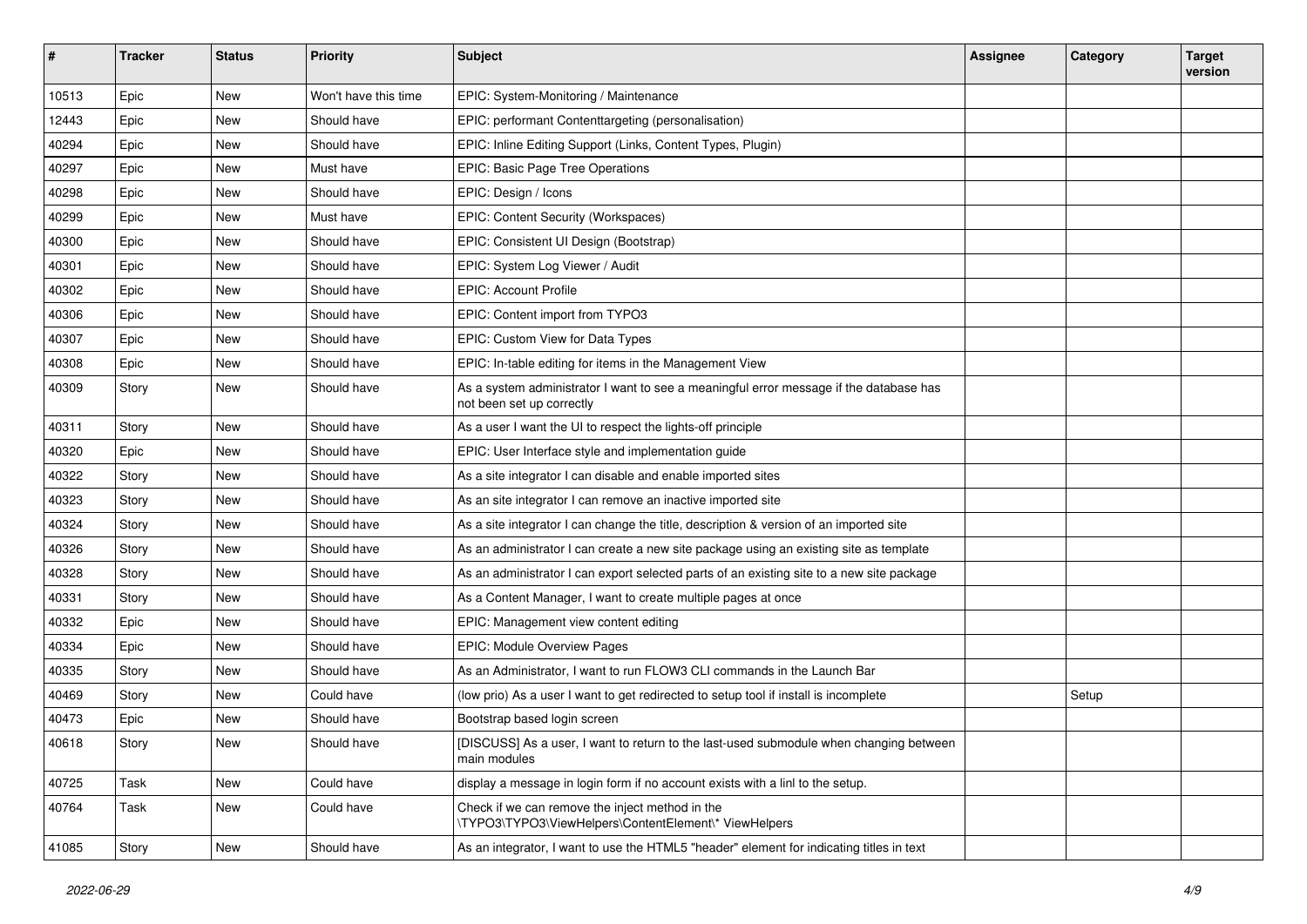| #     | <b>Tracker</b> | <b>Status</b> | Priority    | <b>Subject</b>                                                                                                         | <b>Assignee</b>        | Category | <b>Target</b><br>version |
|-------|----------------|---------------|-------------|------------------------------------------------------------------------------------------------------------------------|------------------------|----------|--------------------------|
| 41087 | Task           | <b>New</b>    | Could have  | paste in section pastes AFTER section instead of at first element.                                                     |                        |          |                          |
| 41098 | Story          | New           | Should have | As a developer, I want a clean TypoScript package                                                                      |                        |          |                          |
| 41099 | Story          | New           | Should have | As site integrator, I want a API reference for TypoScript objects                                                      |                        |          |                          |
| 41101 | Story          | <b>New</b>    | Could have  | As user, I want a well-working content editing (Bugfix Story)                                                          |                        |          |                          |
| 41103 | Story          | New           | Should have | As everybody, I want the new product name to be used inside Phoenix                                                    |                        |          |                          |
| 41107 | Story          | New           | Should have | As a user, I want a working demo site                                                                                  |                        |          |                          |
| 41108 | Task           | New           | Should have | test / update demo/integration server                                                                                  |                        |          |                          |
| 41114 | Story          | New           | Should have | As a user, I want to insert inline JavaScript in the HTML content elements                                             |                        |          |                          |
| 41140 | Task           | <b>New</b>    | Could have  | Let client redirect to login page if inactivity timeout was reached.                                                   |                        |          |                          |
| 41152 | Story          | New           | Could have  | As a content editor, I want to use a page tree which fits into the overall UI                                          |                        |          |                          |
| 41172 | Task           | New           | Could have  | Show button bar on hover with slight delay                                                                             |                        |          |                          |
| 41355 | Task           | New           | Should have | activate link-clicking inside texts in preview mode                                                                    | Sebastian<br>Kurfuerst |          |                          |
| 41592 | Story          | <b>New</b>    | Could have  | As a backend user I want to have sensible error handling                                                               |                        |          |                          |
| 41670 | Story          | New           | Should have | as anybody, I want an updated flow and neos website                                                                    |                        |          |                          |
| 41671 | Story          | New           | Should have | as developer, I want to make sure that jquery and ember is cleanly encapsulated and does<br>not interfere with site JS |                        |          |                          |
| 41672 | Story          | New           | Should have | as developer, I want to make sure that CSS is cleanly encapsulated (i.e. site CSS does not<br>change the UI css)       |                        |          |                          |
| 41673 | Task           | New           | Should have | add guide "tuning Flow Performance"                                                                                    |                        |          |                          |
| 41674 | Task           | New           | Should have | add guide "profile and debug Flow applications" -> maybe ask othres to write that                                      |                        |          |                          |
| 41679 | Story          | <b>New</b>    | Should have | As developer, I want to use packagist.org for all packages                                                             |                        |          |                          |
| 41680 | Task           | New           | Should have | push all packages to packagist, with post-change hook                                                                  |                        |          |                          |
| 41686 | Task           | New           | Should have | ask community to convert Christians "Developing TYPO3 Neos Website" to tutorial in ReST                                |                        |          |                          |
| 41687 | Task           | <b>New</b>    | Should have | ask community to convert Sebastians "Technical Overview to Neos" to documentation in<br>ReST                           |                        |          |                          |
| 41700 | Story          | <b>New</b>    | Should have | As a developer I want to have a reasonable test coverage for JavaScript                                                |                        |          |                          |
| 41702 | Story          | New           | Should have | As an integrator I want to configure read / write access to pages / sections                                           |                        |          |                          |
| 41787 | Task           | New           | Should have | change git repositories on git.typo3.org (FLOW3 -> Flow; Neos Name)                                                    |                        |          |                          |
| 41821 | Task           | New           | Should have | discuss how documentation can be improved                                                                              | <b>Berit Hlubek</b>    |          |                          |
| 41850 | Story          | New           | Should have | As an integrator I would like to include default content styles from Neos                                              |                        |          |                          |
| 41852 | Task           | New           | Should have | Add default content styles inside the content elements package.                                                        | <b>Berit Hlubek</b>    |          |                          |
| 41853 | Story          | New           | Should have | As an integrator I want an optimized setup                                                                             |                        |          |                          |
| 41855 | Task           | New           | Should have | Optimize the usability of the site creation wizard                                                                     | <b>Berit Hlubek</b>    |          |                          |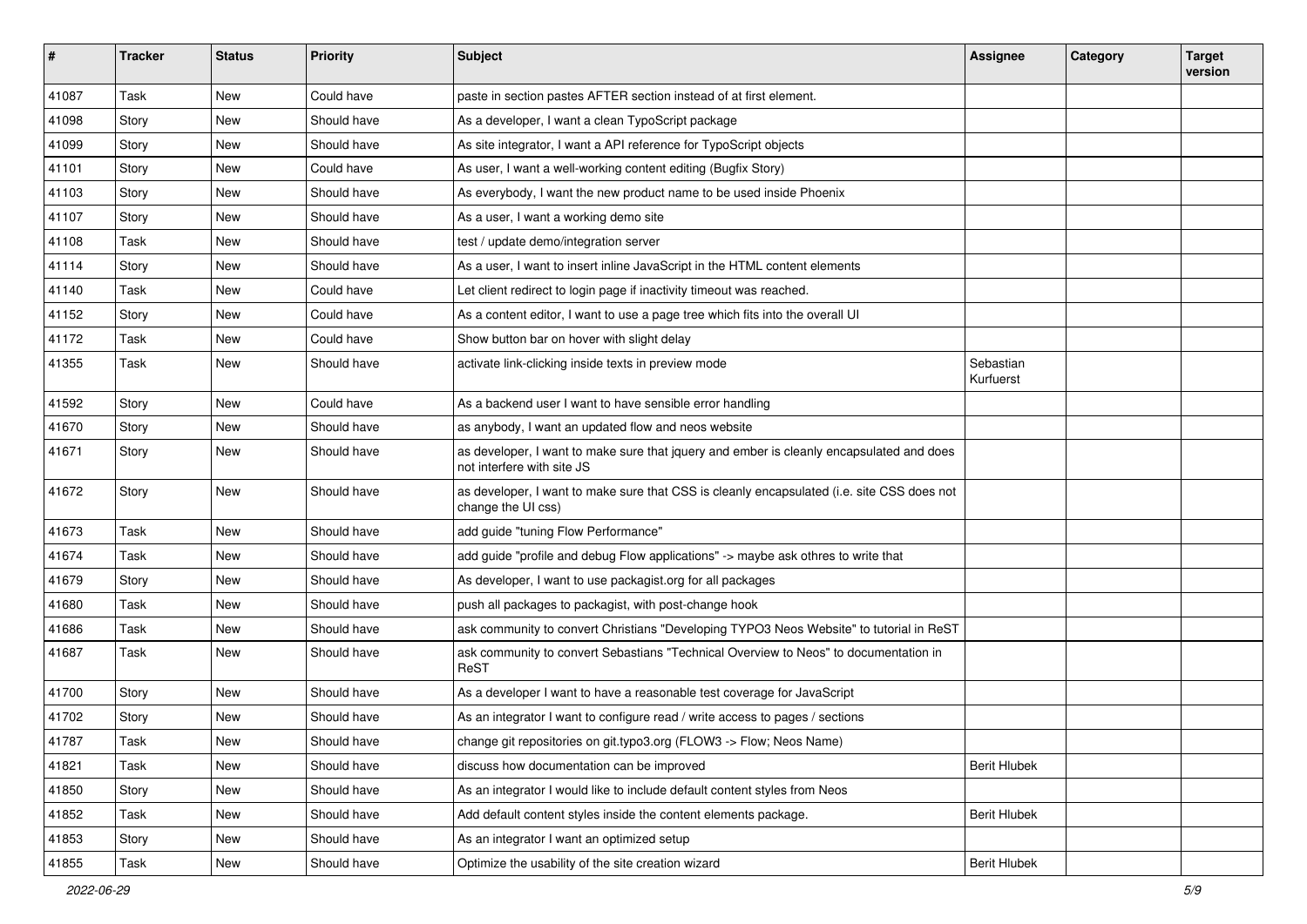| ∦     | <b>Tracker</b> | <b>Status</b> | <b>Priority</b> | Subject                                                                                                                                                              | <b>Assignee</b> | Category                 | <b>Target</b><br>version |
|-------|----------------|---------------|-----------------|----------------------------------------------------------------------------------------------------------------------------------------------------------------------|-----------------|--------------------------|--------------------------|
| 41856 | Task           | <b>New</b>    | Should have     | Require the needed graphic modules for the site import and show a warning if the modules<br>are not found                                                            |                 |                          |                          |
| 41858 | Story          | New           | Should have     | As an integrator I want a complete feature set in TypoScript and EEL                                                                                                 |                 |                          |                          |
| 41861 | Story          | <b>New</b>    | Should have     | As any user I want a better usability of the backend UI                                                                                                              |                 |                          |                          |
| 41872 | Task           | New           | Should have     | Detect if symlinks can be created                                                                                                                                    |                 |                          |                          |
| 41876 | Task           | <b>New</b>    | Should have     | Make Neos UI work with Zurb Foundation (for example)                                                                                                                 |                 |                          |                          |
| 41877 | Task           | New           | Should have     | Explore: Find a way to include Neos / Flow news via RSS                                                                                                              |                 |                          |                          |
| 41878 | Task           | New           | Should have     | extract package management to own package                                                                                                                            |                 |                          |                          |
| 41892 | Task           | <b>New</b>    | Should have     | Set up an environment for the demo site plus the domain name: neos.demo.typo3.org                                                                                    | Ben van 't Ende |                          |                          |
| 41931 | Task           | New           | Should have     | TODO: add the page properties in a more clever way, and only when being in backend                                                                                   |                 | <b>Content Rendering</b> |                          |
| 42038 | Task           | <b>New</b>    | Must have       | Automatic save is not always in sync with content, content could be lost                                                                                             |                 |                          |                          |
| 42206 | Task           | New           | Should have     | When a content element is hidden based on hiddenBeforeDateTime / hiddenAfterDateTime<br>the hidden CSS should also be applied (so the element should be transparent) |                 |                          |                          |
| 42216 | Task           | <b>New</b>    | Should have     | Show at least some recognizable content of a node in the inspector panel. Now the header<br>property is used which only works for headlines                          |                 |                          |                          |
| 42220 | Task           | New           | Should have     | "Uncaught ReferenceError: nextAnimation is not defined" javascript error on load (demo<br>package)                                                                   |                 |                          |                          |
| 42246 | Task           | <b>New</b>    | Must have       | Use same DOM hierarchy for logged in backend user and public and do not render content<br>editing classes in public frontend                                         |                 |                          |                          |
| 42248 | Task           | <b>New</b>    | Must have       | Move backend includes (JS and CSS) back to Neos package                                                                                                              |                 |                          |                          |
| 42672 | Story          | New           | Should have     | As everybody, I want no JavaScript loading issues (Bugfix story)                                                                                                     |                 |                          |                          |
| 45009 | Work Package   | <b>New</b>    | Should have     | [EPIC] mobile phone version of content editing                                                                                                                       |                 |                          |                          |
| 45011 | Story          | New           | Could have      | Make user settings changeable in the Neos backend                                                                                                                    |                 |                          |                          |
| 45019 | Work Package   | New           | Should have     | [WIP] Real-World Error Reporting                                                                                                                                     |                 |                          |                          |
| 45025 | Work Package   | <b>New</b>    | Should have     | [WIP] Create minimal publishing workflow                                                                                                                             | Robert Lemke    |                          |                          |
| 45035 | Task           | New           | Could have      | 'First visit' guide                                                                                                                                                  |                 | Global User<br>Interface |                          |
| 45038 | Task           | <b>New</b>    | Could have      | [DEMOSITE] Design that doesnt blend in as well                                                                                                                       |                 | General / Project        |                          |
| 45049 | Task           | New           | Should have     | Remove dependency on midgardNotifications                                                                                                                            |                 |                          |                          |
| 45400 | Work Package   | New           | Should have     | [WIP] Developer Toolbar (Community)                                                                                                                                  |                 |                          |                          |
| 45410 | Work Package   | New           | Should have     | [WIP] TypoScript Debugger (Community)                                                                                                                                |                 |                          |                          |
| 45501 | Task           | New           | Should have     | Image Metadata in ContentEditing should be cached                                                                                                                    |                 |                          |                          |
| 46526 | Story          | New           | Should have     | Media/Scheme aware URL handler                                                                                                                                       |                 |                          |                          |
| 47895 | Work Package   | New           | Could have      | Taxonomy solution                                                                                                                                                    |                 |                          |                          |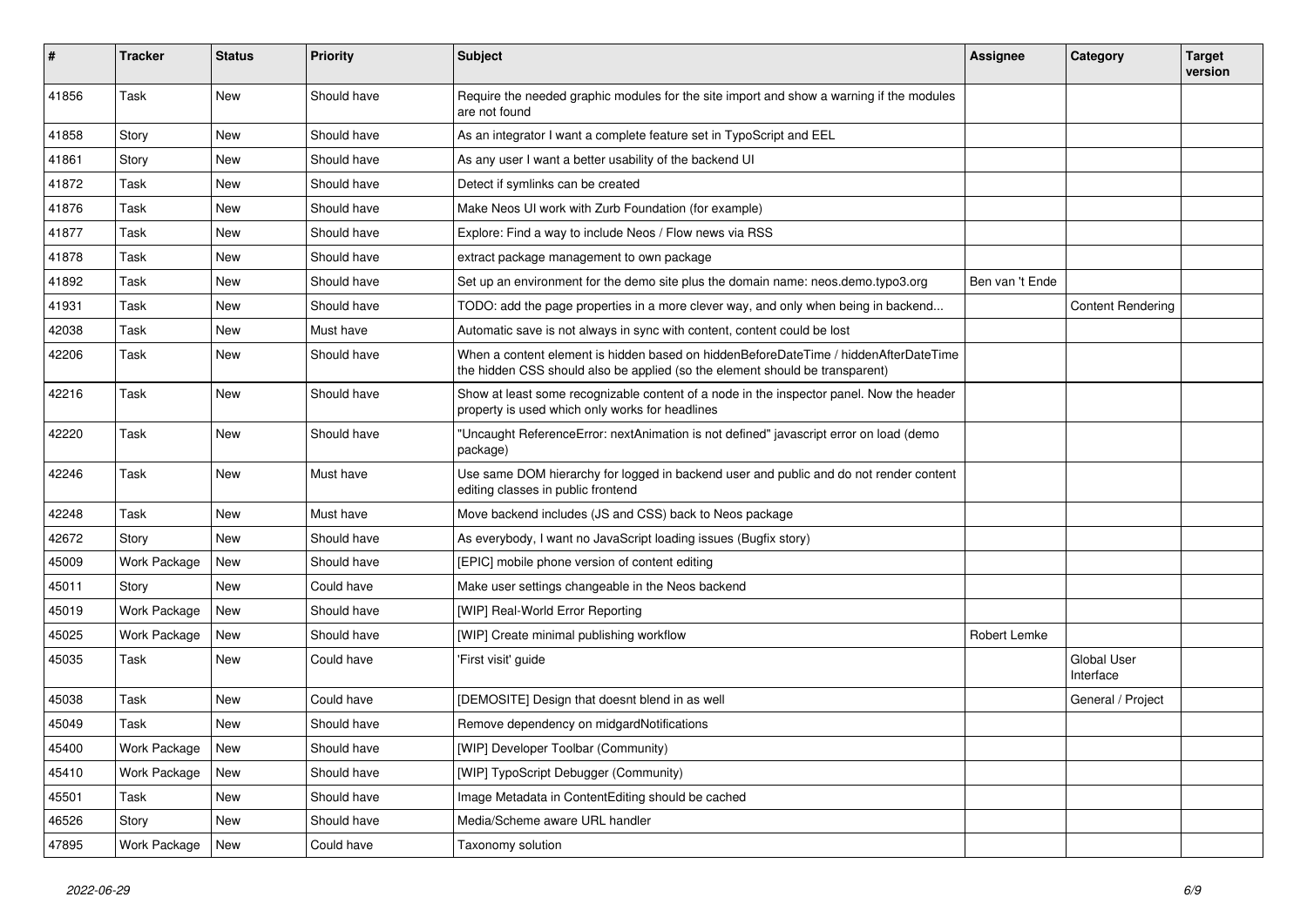| #     | <b>Tracker</b> | <b>Status</b> | <b>Priority</b> | <b>Subject</b>                                                                          | <b>Assignee</b>        | Category               | <b>Target</b><br>version |
|-------|----------------|---------------|-----------------|-----------------------------------------------------------------------------------------|------------------------|------------------------|--------------------------|
| 47905 | Work Package   | New           | Should have     | Perfection the Party and Account Management Module                                      | Adrian Föder           | Administration         |                          |
| 48241 | Task           | New           | Should have     | Create sandboxed Jenkins testing environment                                            | Robert Lemke           |                        |                          |
| 48334 | Task           | New           | Should have     | (maybe) re-introduce "development mode indicator" in topToolbarTemplate                 |                        |                        |                          |
| 48357 | Task           | <b>New</b>    | Should have     | get rid of window.Ember                                                                 | Sebastian<br>Kurfuerst |                        |                          |
| 48358 | Task           | New           | Should have     | get rid of window.plupload, window.Chosen, window.AbstractChosen etc,<br>window.GENTICS | Sebastian<br>Kurfuerst |                        |                          |
| 48525 | Work Package   | <b>New</b>    | Should have     | [WIP] TYPO3CR Scalability and consistence                                               |                        |                        |                          |
| 49595 | Task           | <b>New</b>    | Should have     | Neos setup does not check for required php-gd module                                    |                        |                        |                          |
| 51343 | Task           | New           | Should have     | Add reasonable test coverage for PluginImplementation                                   |                        |                        |                          |
| 52053 | Task           | New           | Should have     | Deleting Home page leaves backend inaccessible                                          |                        | <b>Content Editing</b> |                          |
| 52393 | Task           | <b>New</b>    | Should have     | Pagetree: Editing page title on blur bug                                                |                        |                        |                          |
| 52394 | Task           | New           | Should have     | Pagetree: Editing page title on blur bug                                                |                        |                        |                          |
| 52395 | Task           | <b>New</b>    | Could have      | Sites module: Removing already imported sites                                           |                        |                        |                          |
| 52396 | Task           | <b>New</b>    | Could have      | Sites module: Error message if name field is empty                                      |                        |                        |                          |
| 52397 | Task           | New           | Should have     | Fmm: Headlines of groups should be better seperated                                     |                        |                        |                          |
| 52398 | Task           | <b>New</b>    | Should have     | Neos Backend dropdowns layout                                                           |                        |                        |                          |
| 52399 | Task           | New           | Should have     | Fmm: Change the sites listing                                                           |                        |                        |                          |
| 52400 | Task           | New           | Could have      | Fmm: Open button action should be changed                                               |                        |                        |                          |
| 52408 | Task           | New           | Should have     | Neos Backend: Complete broken at IE9                                                    |                        |                        |                          |
| 52790 | Task           | <b>New</b>    | Should have     | Prefix remaining dynatree classes (drag'n'drop)                                         |                        |                        |                          |
| 53457 | Task           | <b>New</b>    | Must have       | Editing in fullscreen mode doesn't work                                                 |                        |                        |                          |
| 54475 | Task           | New           | Should have     | Wrong redirection when logging out after change of site's state                         |                        |                        |                          |
| 54881 | Story          | New           | Must have       | Sortable table columns in Neos backend modules                                          |                        |                        |                          |
| 54976 | Task           | New           | Should have     | neos:contentElement.editable adds additional div in live                                |                        | <b>Content Editing</b> |                          |
| 55010 | Task           | New           | Should have     | Wrong CSS-Styling in Installer                                                          |                        | Setup                  |                          |
| 55313 | Task           | New           | Must have       | Backend routing failure with similar site names                                         |                        |                        |                          |
| 55708 | Task           | New           | Should have     | reloadIfChanged: TRUE has no effect on dateTime properties                              |                        |                        |                          |
| 55839 | Task           | New           | Should have     | Pagetree does not handle deletings of other user                                        |                        |                        |                          |
| 55840 | Task           | New           | Should have     | Binding of Title in Pagetree and Inspector                                              |                        |                        |                          |
| 55841 | Task           | New           | Should have     | New Page does not change publication state buttons                                      | Steffen Frosch         |                        |                          |
| 57698 | Task           | New           | Must have       | Adding two Plugins on Page not possible because one affects the other.                  |                        |                        |                          |
| 58195 | Task           | New           | Should have     | header tag inlineeditable but not aloha settings                                        |                        |                        |                          |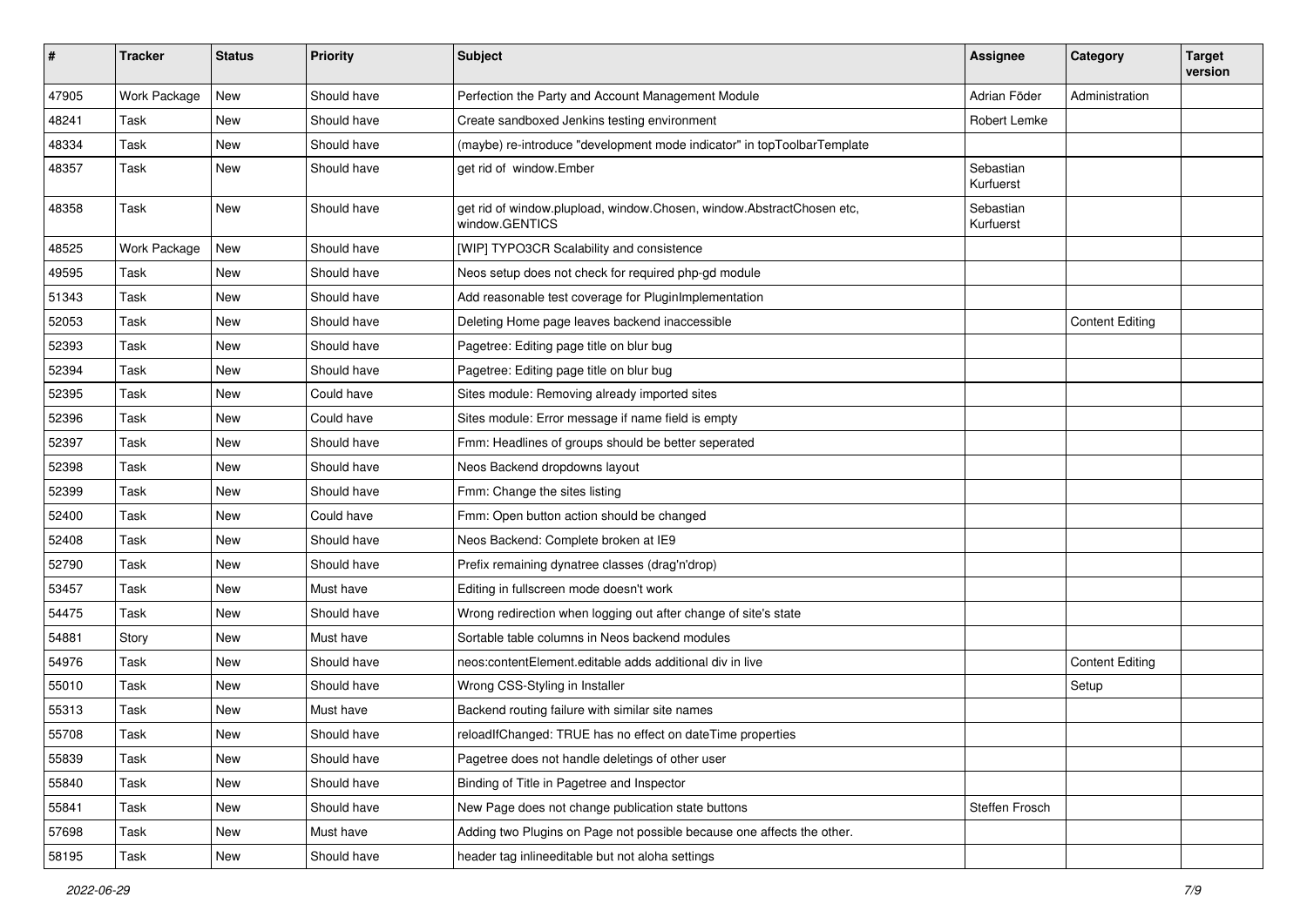| #     | <b>Tracker</b> | <b>Status</b>     | <b>Priority</b> | Subject                                                                                                     | <b>Assignee</b>         | Category                  | <b>Target</b><br>version |
|-------|----------------|-------------------|-----------------|-------------------------------------------------------------------------------------------------------------|-------------------------|---------------------------|--------------------------|
| 40715 | Task           | Accepted          | Should have     | global overlays should have the same color / transparency                                                   | Martin Muzatko          |                           |                          |
| 40993 | Task           | Accepted          | Could have      | Test whether drag / drop of image onto thumbnail works                                                      |                         |                           |                          |
| 41682 | Task           | Accepted          | Should have     | create a package for flow.typo3.org website listing only typo3-flow-* composer packages<br>("mini-TER")     | Marc Neuhaus            |                           |                          |
| 41838 | Task           | Accepted          | Should have     | document and update conventions for composer name and package keys                                          | Christian Jul<br>Jensen |                           |                          |
| 41859 | Task           | Accepted          | Should have     | Create a standard library for common string, array and date functions in EEL                                | Christopher<br>Hlubek   |                           |                          |
| 41973 | Task           | Accepted          | Should have     | Align button bars for editables on top of the editable border to prevent overlay issues with<br>the content | Sebastian<br>Kurfuerst  |                           |                          |
| 48075 | Task           | Accepted          | Should have     | Context bar                                                                                                 |                         |                           |                          |
| 48076 | Task           | Accepted          | Should have     | Wireframe mode toggle                                                                                       | Rasmus<br>Skjoldan      |                           |                          |
| 48368 | Task           | Accepted          | Should have     | Behat tests for Page Tree                                                                                   | Markus<br>Goldbeck      |                           |                          |
| 48526 | Task           | Accepted          | Should have     | evaluate use of graph databases as high-performance store                                                   | Sebastian<br>Kurfuerst  | <b>Content Repository</b> |                          |
| 40313 | Story          | Needs<br>Feedback | Should have     | As a Site Developer I can define the title and package key for a site                                       |                         |                           |                          |
| 41359 | Task           | Needs<br>Feedback | Should have     | close popovers when clicking anywhere else                                                                  | Sebastian<br>Kurfuerst  |                           |                          |
| 41845 | Task           | Needs<br>Feedback | Should have     | write chapter on Testing in flow.typo3.org guide (Christian Peters takes over this task)                    | Martin Muzatko          |                           |                          |
| 54040 | Task           | Needs<br>Feedback | Should have     | Aloha: filter<br>tags from headline elements                                                                |                         |                           |                          |
| 8798  | Story          | On Hold           | Should have     | As Robin I want to edit basic objects in the management view.                                               |                         |                           |                          |
| 44913 | Story          | On Hold           | Should have     | RESTful NodeController for easy comment creation                                                            |                         | Content<br>Management     |                          |
| 40310 | Story          | Postponed         | Should have     | As any User, if no site exists I want to be redirected to the Setup wizard                                  |                         |                           |                          |
| 40316 | Story          | Postponed         | Must have       | As a content editor, I don't want anybody else to see the content of my personal workspace                  | Andreas<br>Förthner     | Administration            |                          |
| 40717 | Story          | Postponed         | Should have     | Add Launch Bar to other modules (Management, )                                                              |                         |                           |                          |
| 53272 | Task           | New               | Could have      | Animated icon when saving/publishing changes                                                                |                         | Global User<br>Interface  | $1.0$ alpha $8$          |
| 10515 | Work Package   | New               | Must have       | [WIP] Content Translation Support                                                                           | Karsten<br>Dambekalns   | General / Project         | $1.1$                    |
| 41112 | Task           | New               | Should have     | use better Content-Type previews                                                                            | Sebastian<br>Kurfuerst  |                           | $1.1$                    |